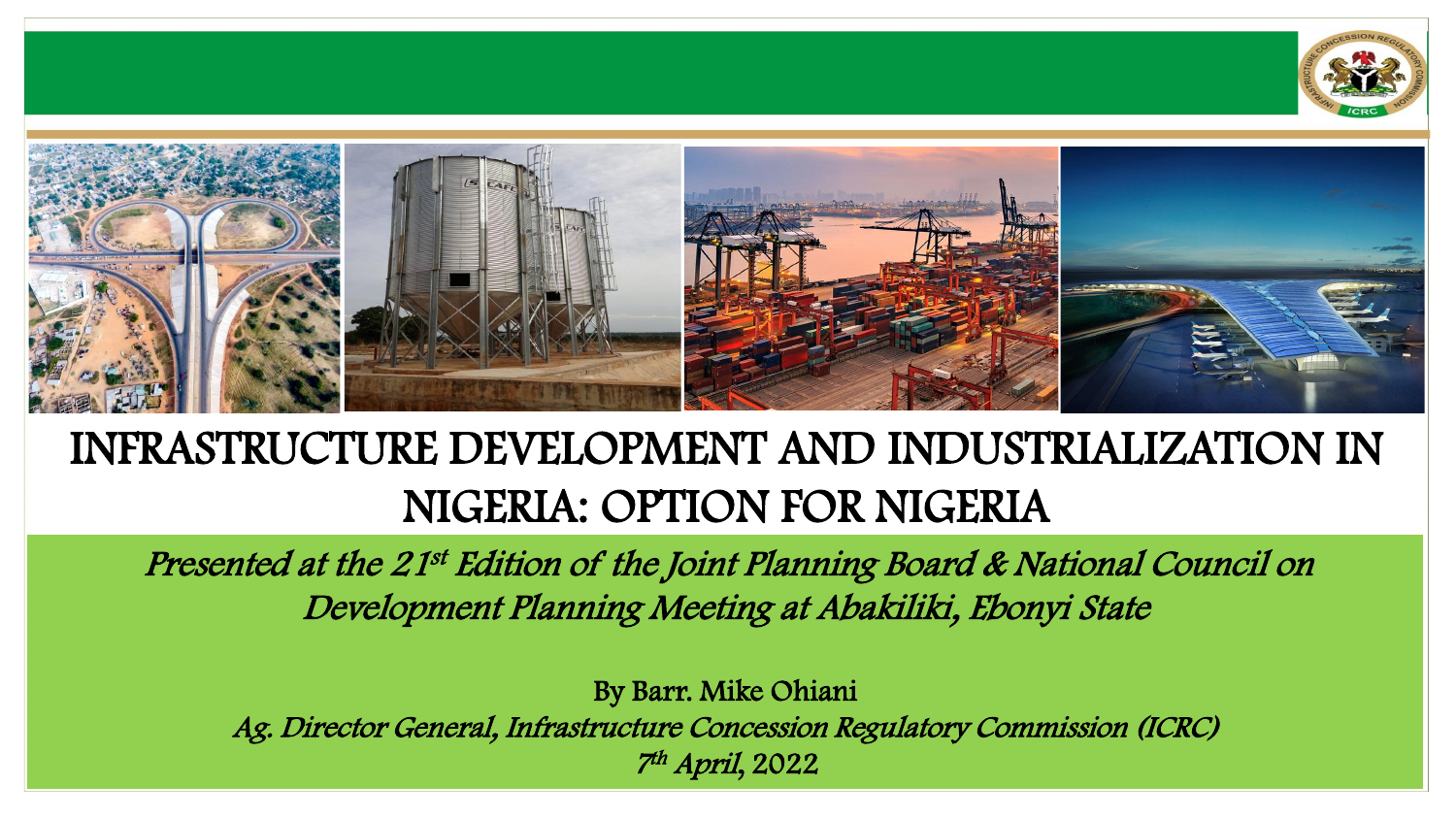#### The Investment Gap  $-$  Crossing the Bridge

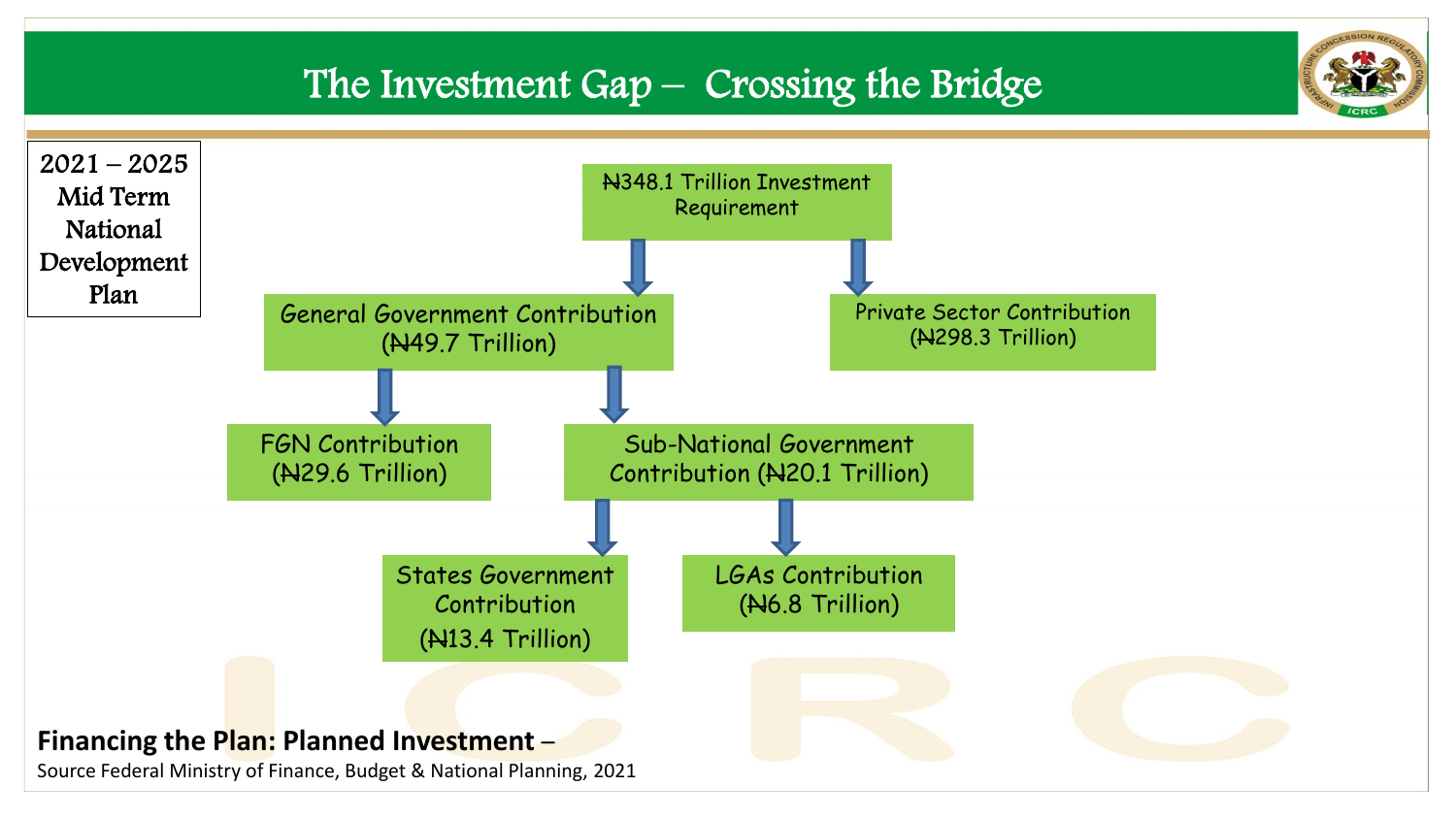#### Definition of PPP



A Public-Private Partnership is a **contractual agreement** between a **public agency** (federal, state or local) and a **private sector entity**. Through this agreement, the **skills and assets** of each sector (public and private) are shared in delivering a service or facility for the use of the general public. In addition to the sharing of resources, each party shares in the risks and rewards potential in the delivery of the service and/or facility (Nat. Council on PPP USA)

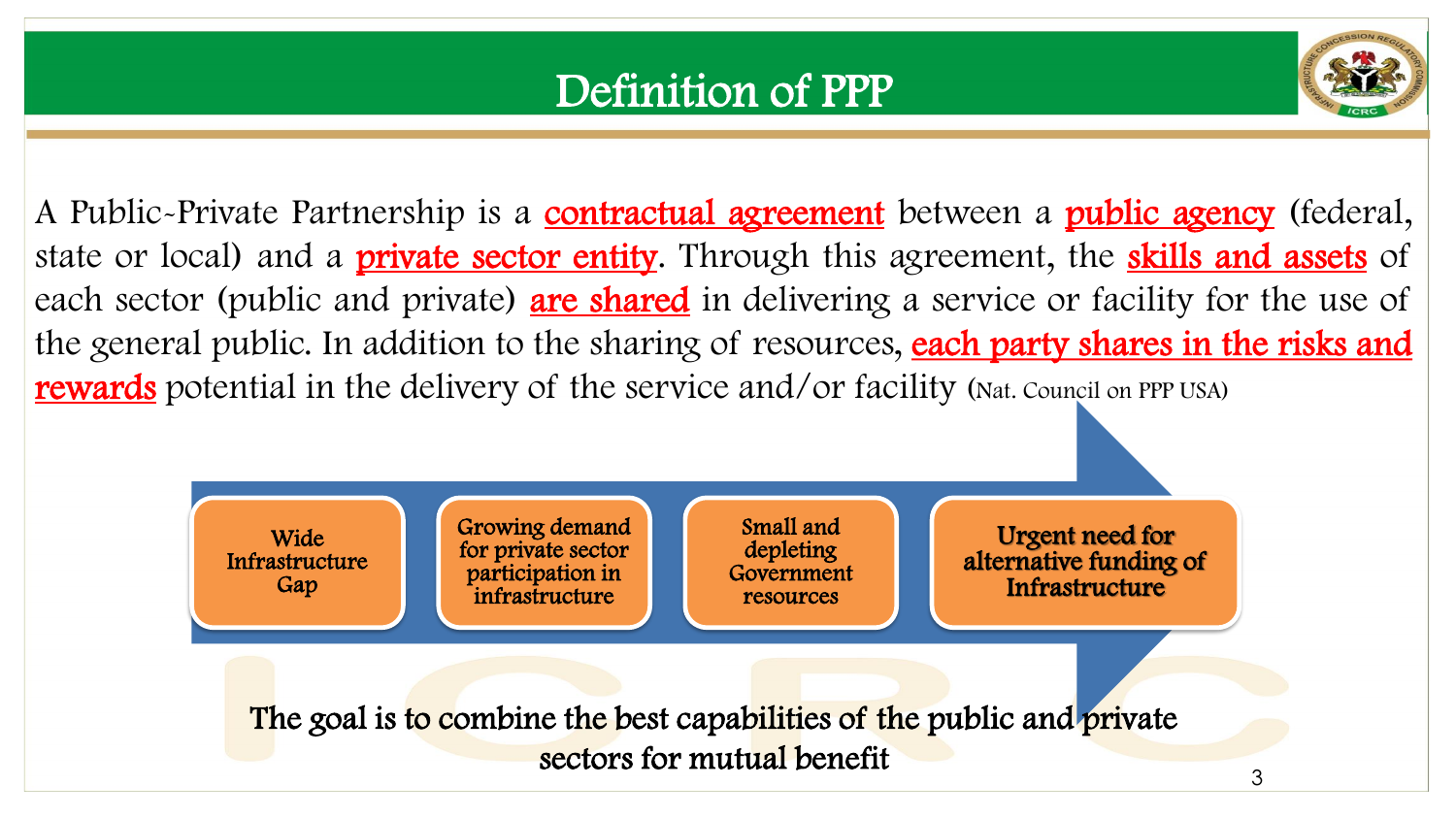#### Key Benefits of PPPs



- 1. Rigorous project preparation since the focus shifts to developing bankable projects
- 2. Delivery of a whole life solution going beyond asset creation and including Operation and Maintenance (O&M)
- 3. Focus shifts to service delivery construction responsibility is integrated with O&M obligations and together with appropriate quality monitoring and service deliverylinked payments such an arrangement could enhance the levels of service delivery
- 4. It is possible to adopt a programmatic approach to infrastructure development and service delivery – various time bound projects can be integrated under a programme and have a time-bound implementation plan
- 5. Can lead to better overall management of public services transparency in selection and ongoing implementation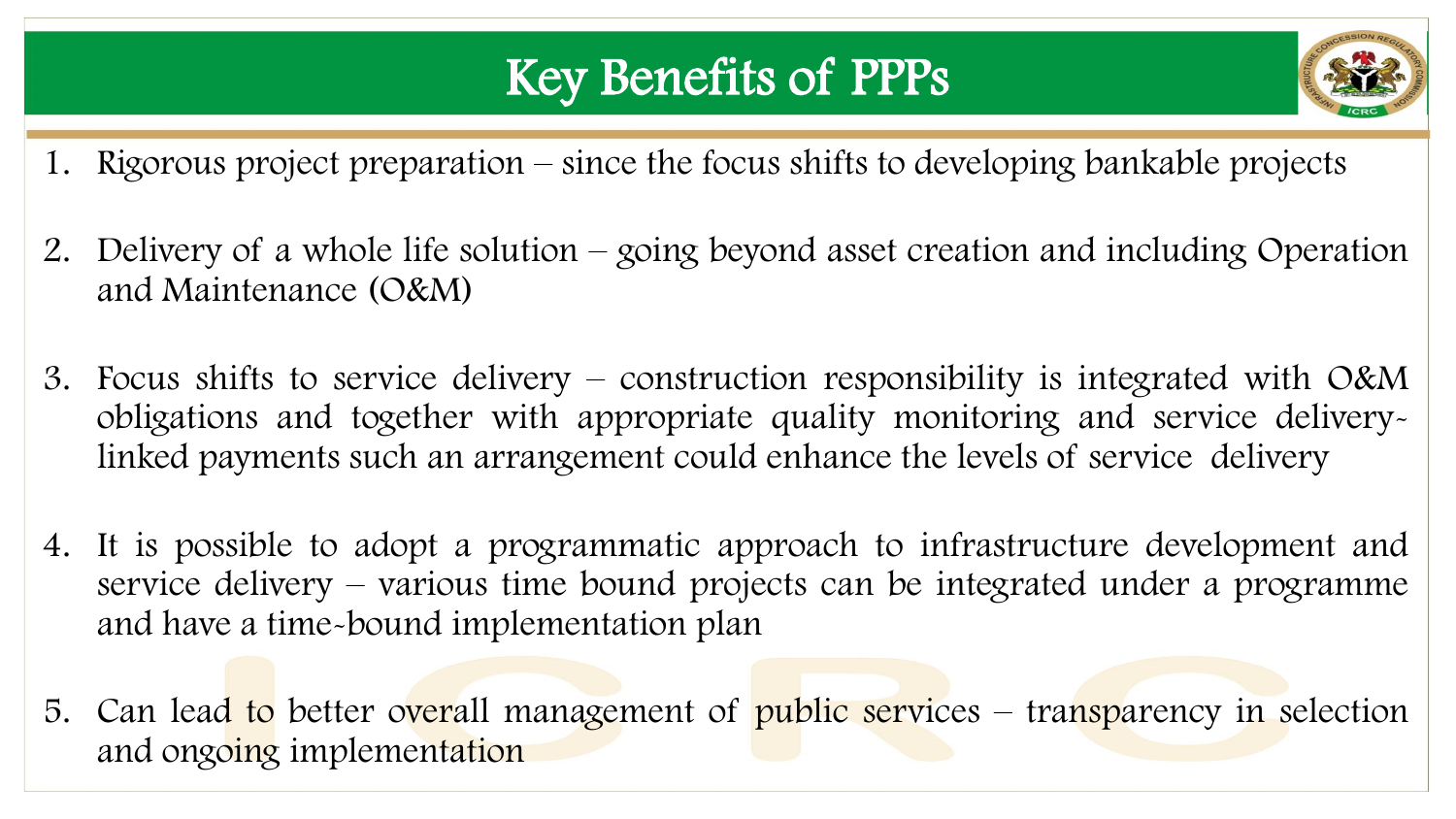## Advantages of PPPs

- Maximizes the use of each sector's strength
- Reduces development risk
- Reduces public capital investment
- Mobilizes excess or underutilized assets
- Improves efficiencies/quicker completion
- Improves service to the community
- Improves cost effectiveness
- Shares resources
- Shares/allocates risks
- Mutual rewards



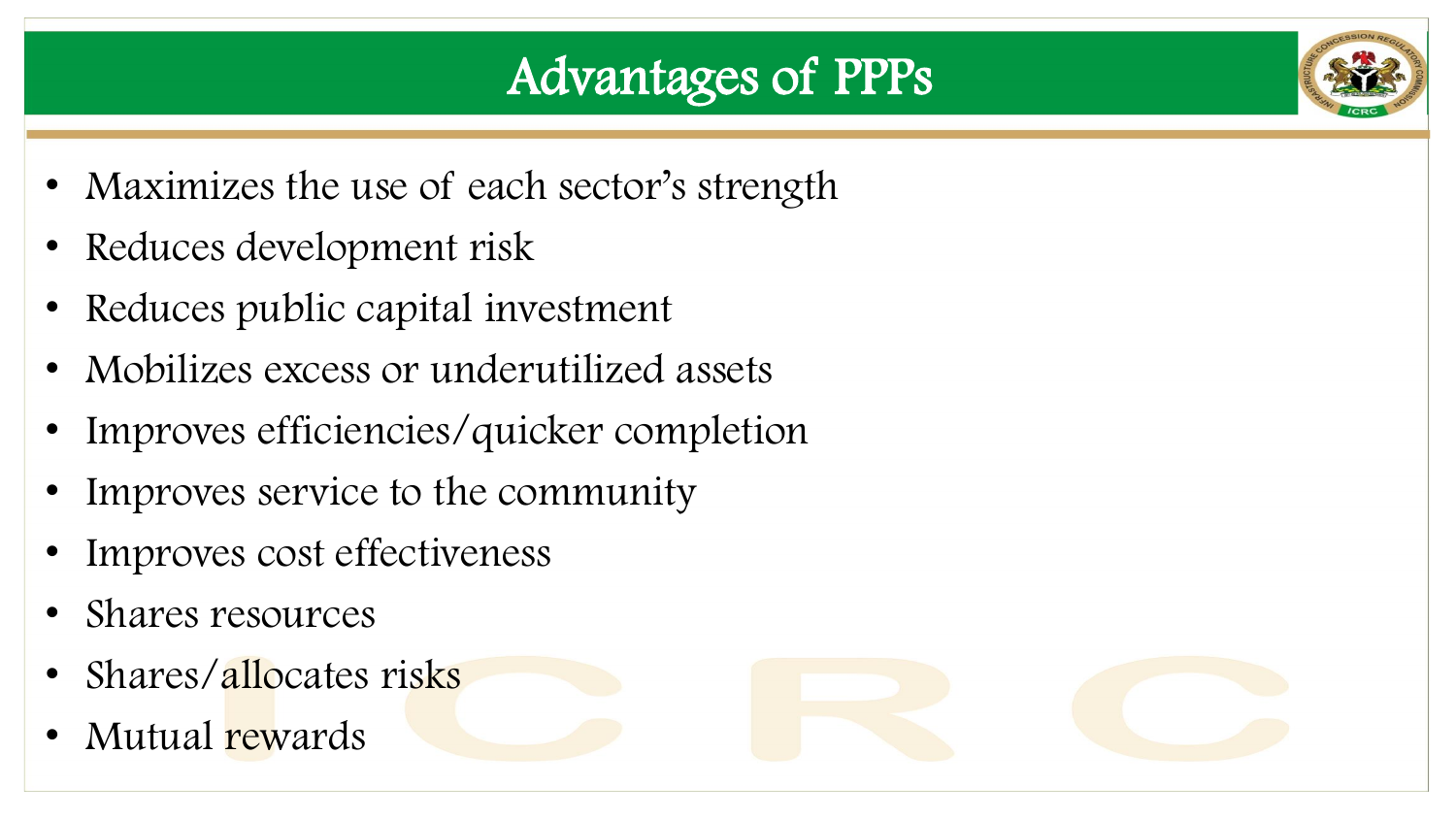## Nigeria's ICRC



In 2005, the Infrastructure Concession Regulatory Commission (ICRC) Act was passed to bring about renewed hope in the quest for critical infrastructural development in Nigeria through the use of alternative sources of financing, by attracting private investment capital into infrastructure development. This enables the Private Sector to effectively partner with the Public sector in the provision of critical infrastructure, which the government was unable to provide due to pressure on scarce revenue, through a clear framework which provides regulatory guidance.

. The Act is being amended by the National Assembly to implement improvements observed over the years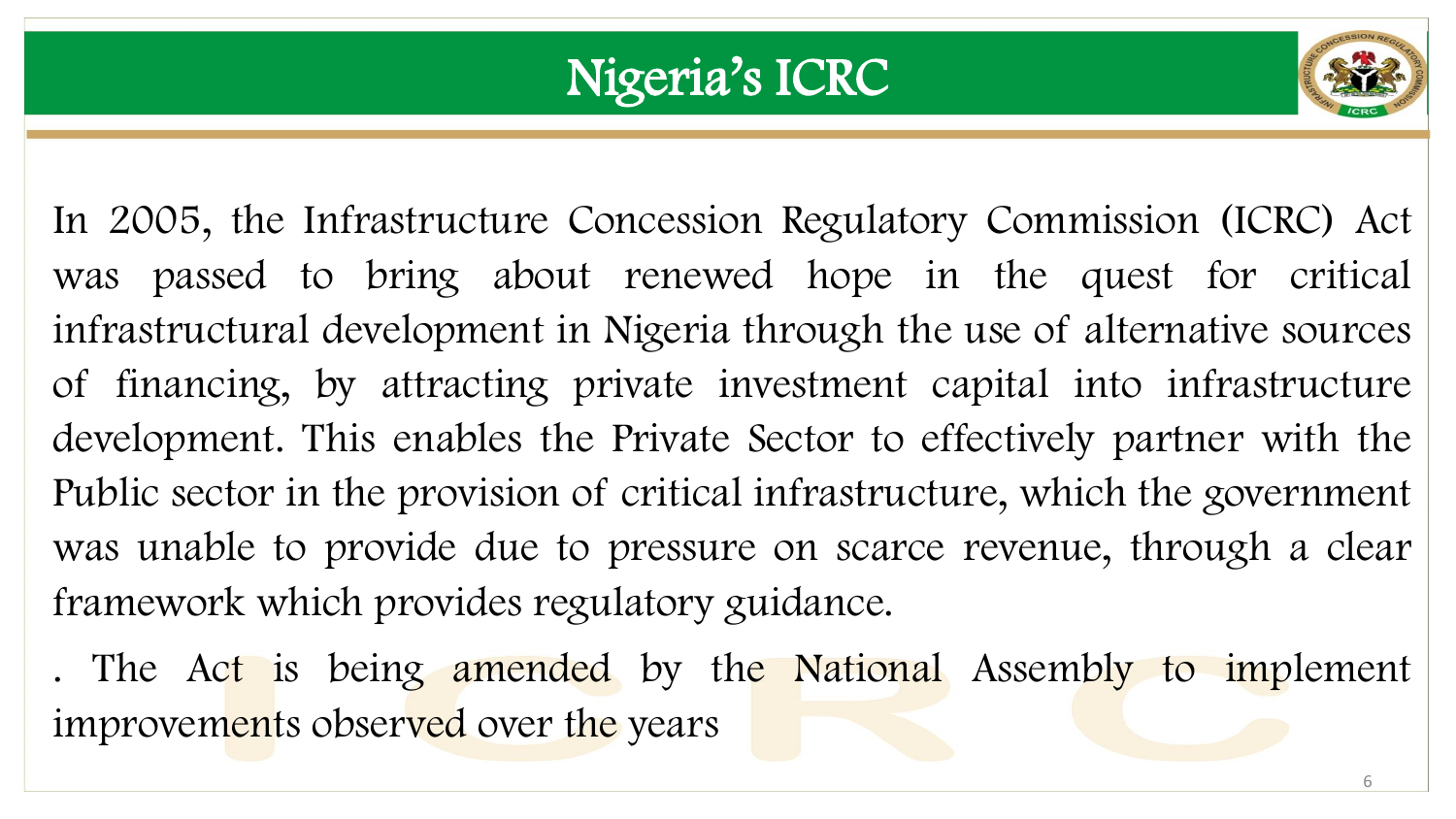## The ICRC Act, 2005



- Establishes the Infrastructure Concession Regulatory Commission (ICRC) Sec. 14.1
- MDAs may enter into a contract with or grant concession to any duly pre-qualified private sector proponent for the financing, construction, operation, and maintenance of any infrastructure that is financially viable or any development facility of the Federal Government. (Section 1.1).
- Empowers the ICRC to;
	- Provide general policy guidelines, rules and regulations.
	- Take custody of every concession agreement entered by the Federal Government
	- Ensure efficient execution of any concession agreement or contract entered by the Federal Government.
- Section 11 (Arbitrary Variation etc) No agreement reached in respect of this Act shall be arbitrarily suspended, stopped, cancelled or changed except in accordance with the provisions of this Act.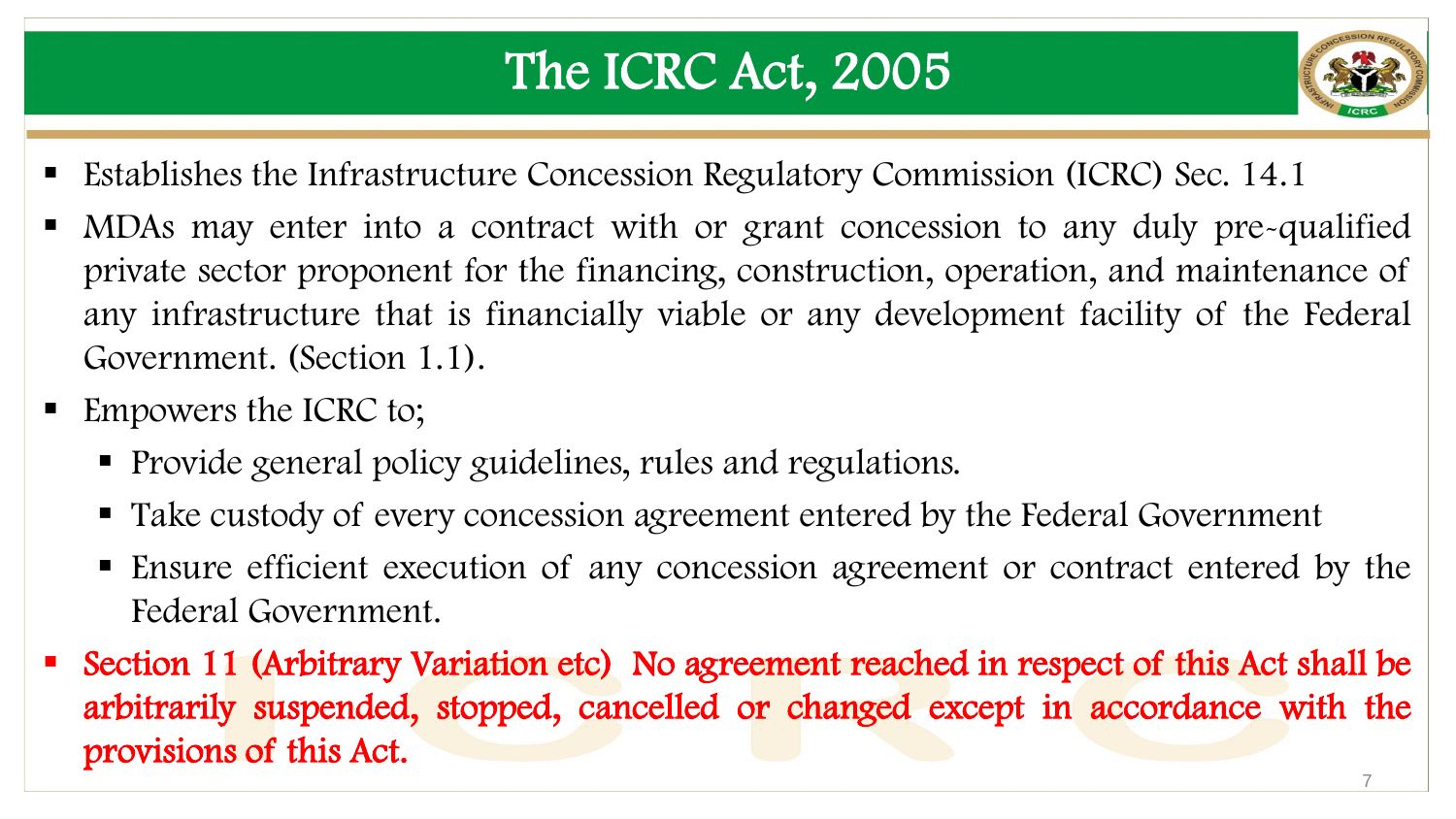#### PPP Framework Nigeria

Common Law Jurisdiction – Framework Precedes the ICRC Act

The Infrastructure Concession Regulatory Commission Act (Establishment Etc,) Act 2005.

National Policy on PPP (N4P)

Regulations, Guidelines and Circulars.





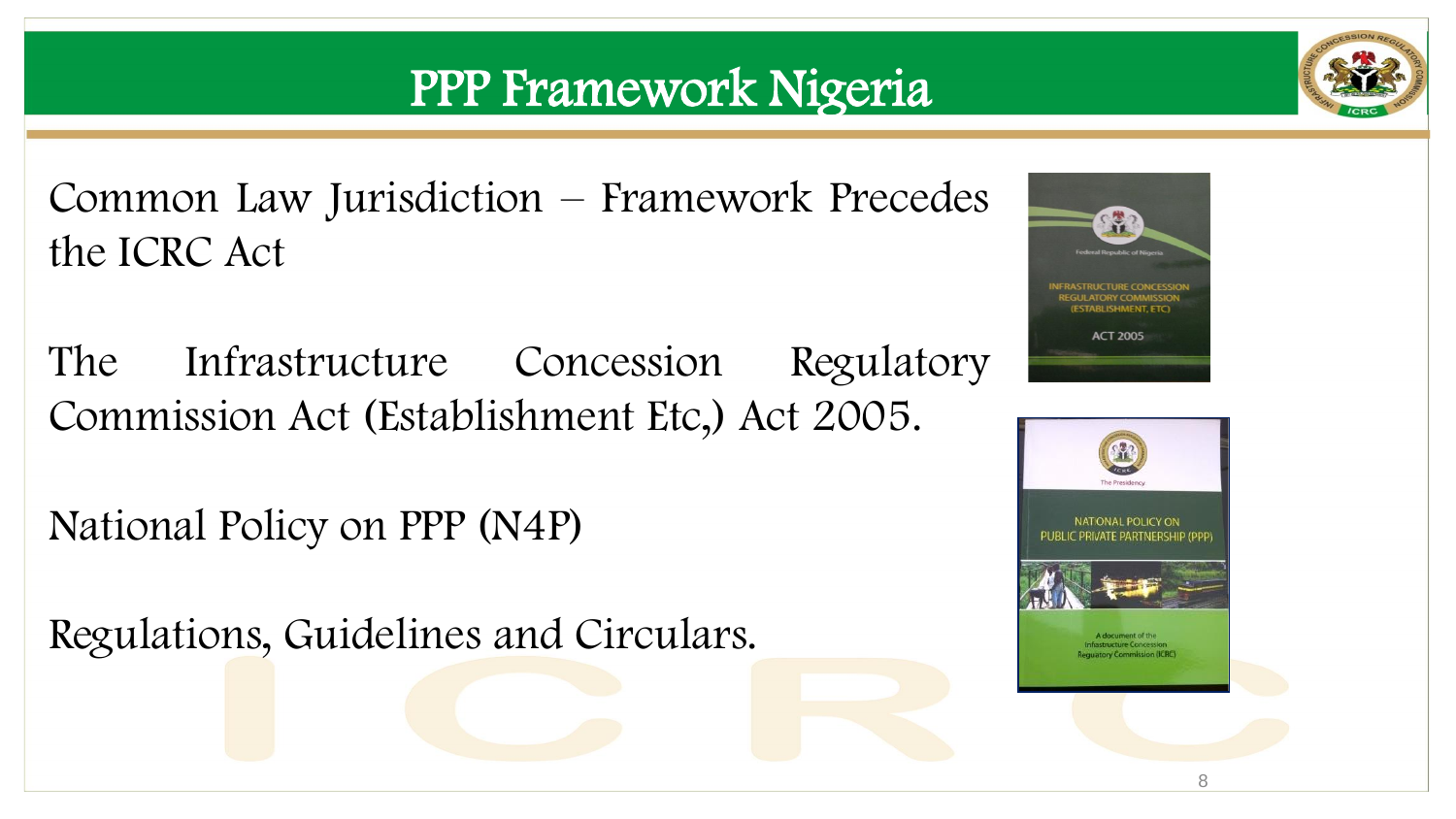# Nigeria's PPP Journey



- As at February 2022, there are 77 post-contract PPP projects under implementation at the ICRC Projects Disclosure Portal ([www.ppp.icrc.gov.ng](http://www.ppp.icrc.gov.ng/) or [www.icrc.gov.ng\)](http://www.icrc.gov.ng/). The portal is the first disclosure portal in the world, established in collaboration with the World Bank.
- As at February 2022, there are 183 pre-contract projects at different Development and Procurement stages at the ICRC website [\(www.icrc.gov.ng](http://www.icrc.gov.ng/)).
- Between 2010 and 2020, under the regulatory guidance of the ICRC, the Nigerian Government has approved PPP projects worth more than USD 17 Billion.
- As at February 2022 ICRC has issued 117 Outline Business Case Compliance Certificates to different MDAs, confirming bankability to proceed to procurement
- As at February 2022 ICRC has issued 47 Full Business Case Compliance Certificates to different MDAs, in order to obtain Federal Executive Council approval to sign PPP contracts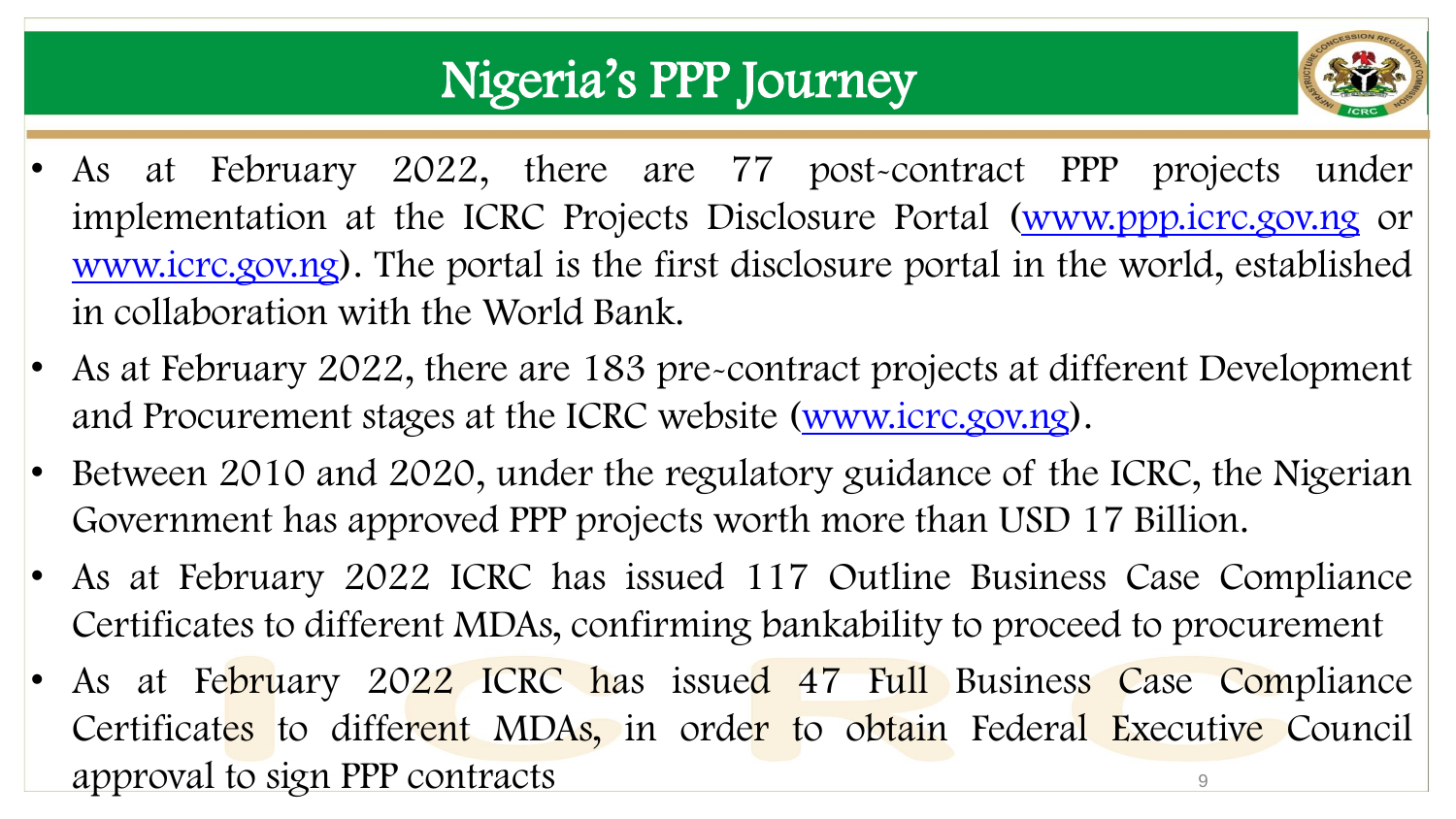#### Nigeria's PPP Journey: Road to a New Future

ICRC gazetted in April 2021, a pipeline of 51 eligible and bankable PPP projects, worth over USD 17 Billion

This list contains the projects from different economic sectors which have been granted the Outline Business Case Compliance Certificates, but which do not have identified bidders.

For 2022, ICRC intends to gazette another pipeline of eligible and bankable PPP projects, worth about USD 22 Billion by Q2, 2022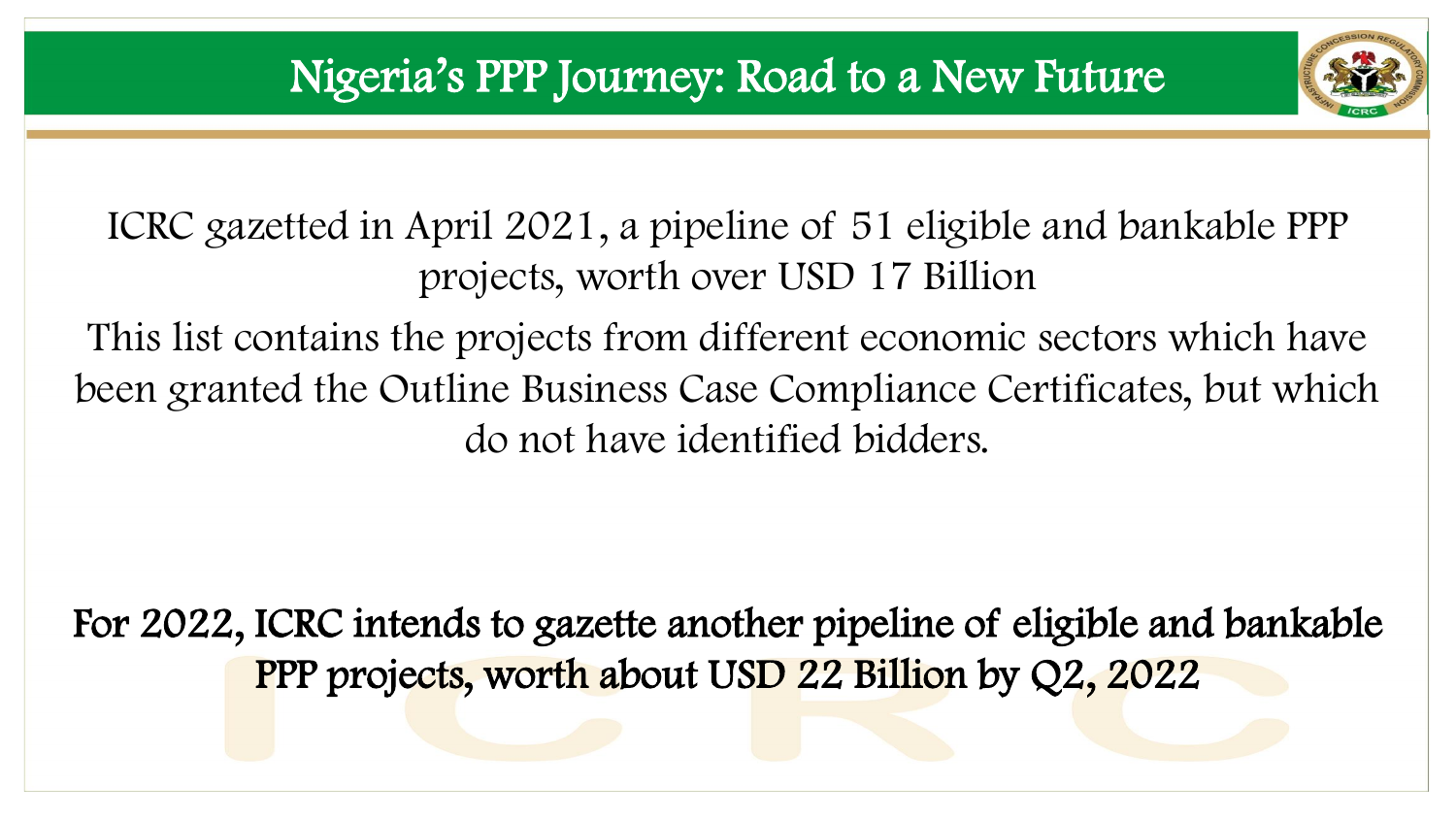

**NIGERIA INSTITUTE OF INFRASTRUCTURE AND PUBLIC PRIVATE PARTNERSHIP** 

ucture Concession Regulator

## Nigeria's PPP Journey (cont'd)

- ICRC has established a capacity building arm known as the Nigeria Institute of Infrastructure and Public Private Partnership (NII3P), to focus on PPP trainings for MDAs
- The NII3P is involved in Basic, Intermediate and Advanced PPP trainings, as well as Short courses in Infrastructure Development - on topics including but not limited to Project Finance, Capital Market, Arbitration and other legal issues, Banking, Risk Management, Financial Modelling, Project Management, etc; with resource persons drawn from experienced industry experts.
- The Institute is collaborating with reputable organizations to deliver the global APMG Certified PPP Professional courses on Foundation, Preparation and Execution; and is also undertaking an MBA in PPP training programme, in collaboration with Malaysia University of Science and Technology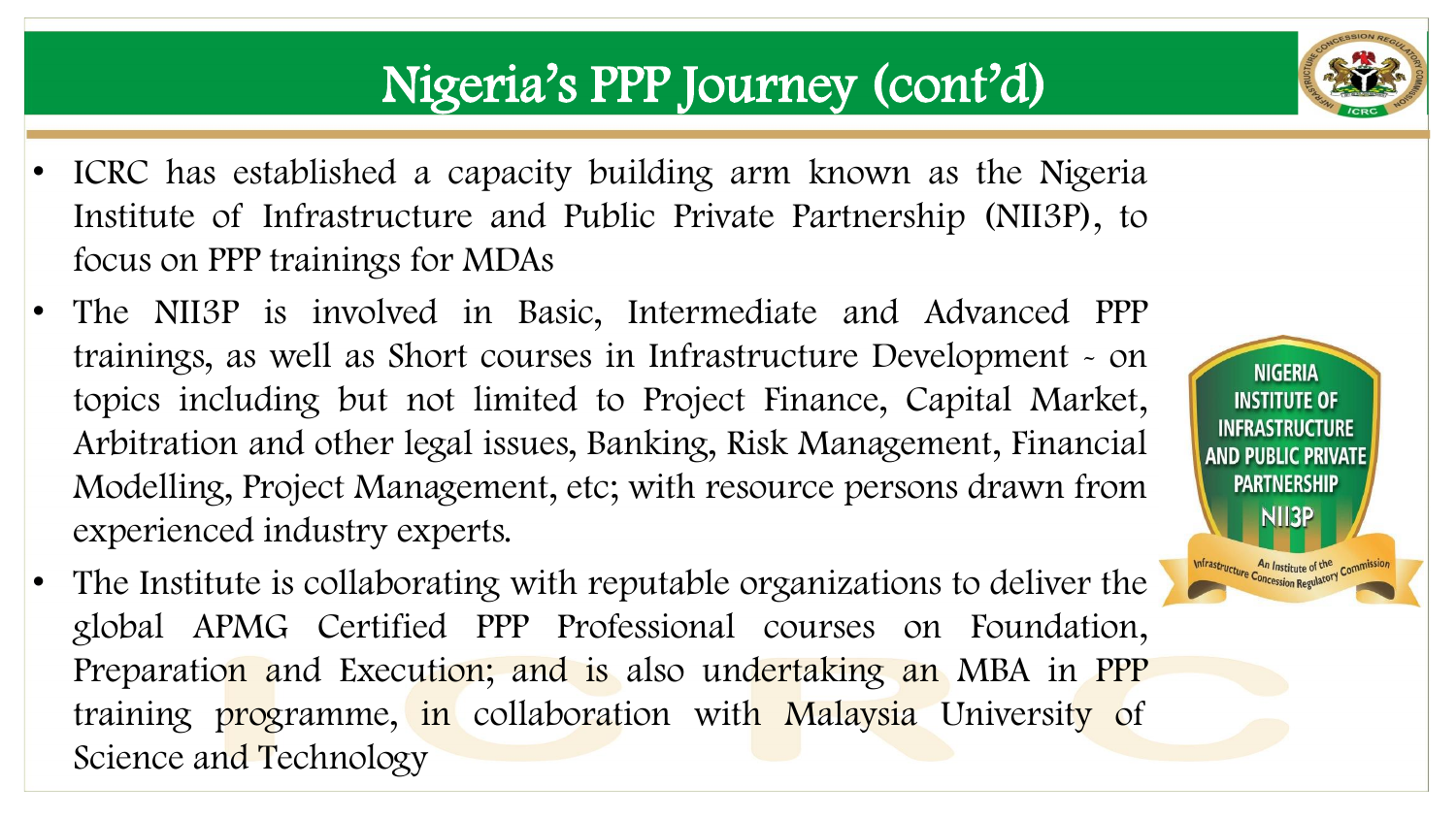

The ICRC coordinates the activities of the Nigeria Public Private Partnership Network (NPPPN), a platform for all States Heads of PPP Units nationwide, as well as the Public Private Partnership Units Consultative Forum (3PUCF), a forum for Heads of PPP Units in Federal Ministries, Departments and Agencies; for knowledge and experience sharing ensuring symmetry of effort towards institutionalizing the Federal Government's PPP programme, provision of training and educational intervention among others